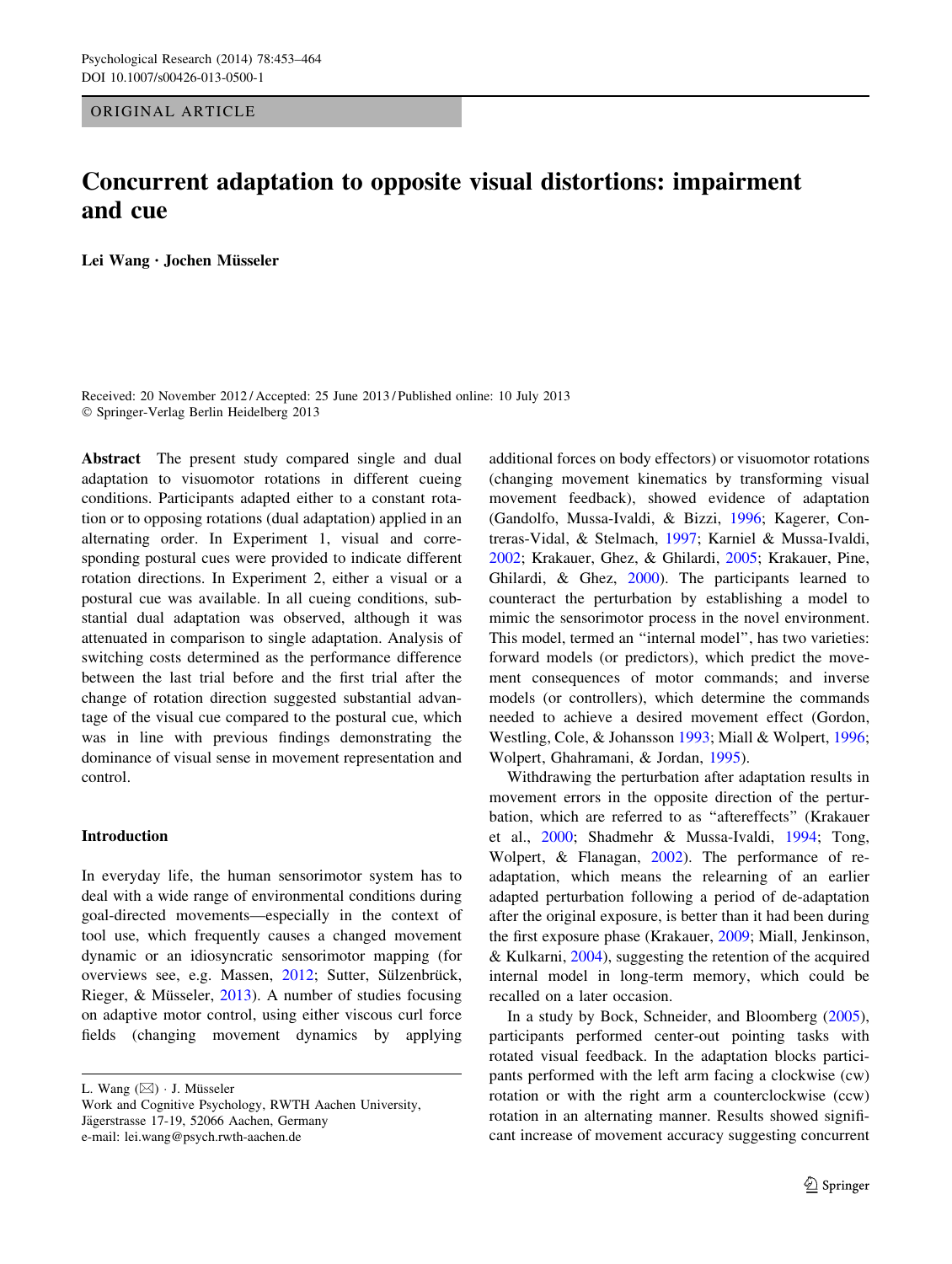adaptation in both arms, which means adaptation to discordant rotations. Post-adaptation measures without visual feedback showed discernable aftereffects in both unimanual and bimanual tasks. Though the data do not establish whether the adaptation states are hard-wired to each arm, which means with two adaptive states implemented within arm-specific segments of the sensory-to-motor pathways, or whether the linkage is functional, with the usage of a given arm as a cue for contextual switching between both states. As suggested by Galea and Miall [\(2006](#page-10-0)), the latter assumption corresponds better with other dual adaptation studies using contextual cues. Hence, the motor system can simultaneously adapt to opposing force fields (Gandolfo et al., [1996;](#page-10-0) Krouchev & Kalaska, [2002](#page-10-0); Rao & Shadmehr, [2001\)](#page-11-0) or opposing visuomotor rotations (Bock, Worringham, & Thomas, [2005;](#page-10-0) Imamizu et al., [2007;](#page-10-0) Woolley, Tresilian, Carson, & Riek, [2007](#page-11-0)), and was able to switch between these states in a context-dependent fashion. Similar dual adaptation effects could be shown with a trained rhesus monkey, which was allowed to distinguish the perturbation conditions with the help of color cues (Krouchev & Kalaska, [2002](#page-10-0)).

Explanations are provided by computational approaches. For instance, Lee and Schweighofer ([2009\)](#page-11-0) assumed a parallel architecture with a fast process containing a single state and a slow process containing multiple states switched via contextual cues. A more elaborated contextual switching mechanism is implemented in the modularselection-and-identification-for-control model (MOSAIC, cf. Haruno, Wolpert, & Kawato, [2001;](#page-10-0) Imamizu, Kuroda, Yoshioka, & Kawato, [2004](#page-10-0)), which employs a probability distribution of responsibility estimates for each control module for a context-dependent control module selection. Taken together, multiple internal models could be acquired and retained in long-term memory, if interferences between task requirements are precluded (Bock et al., [2001](#page-10-0)) or if sufficient contextual cues were given.

Since the dual adaptation studies mentioned above made no direct comparison between opposing conditions and conditions with constant perturbations as control, performance losses due to possible interference still cannot be completely excluded despite substantial dual adaptation. Therefore, it remains open if the context cues in those studies, which enabled dual adaptation, also completely prohibited mutual interference of discordant transformations or not.

Based on these considerations, the present paper addresses two questions regarding dual adaptation with context cues. The first question is, whether the adaptation to discordant sensorimotor rotations is compromised by their interference, when context cues are available. The second question is related to the effectiveness of different contextual cues, which are frequently used in dual adaptation studies. These cues can be roughly classified as

visual cues (Karniel & Mussa-Ivaldi, [2002;](#page-10-0) Krouchev & Kalaska, [2002;](#page-10-0) Rao & Shadmehr, [2001](#page-11-0)), somatosensory cues (i.e. postural cue; cf. Bock et al., [2005;](#page-10-0) Gandolfo et al.,  $1996$ <sup>1</sup> or a combination of both (Woolley et al., [2007](#page-11-0)). Hence, the second question is whether a visual cue, a somatosensory cue, or a combination of both can facilitate dual adaptation most effectively.

To this end, two experiments comparing single and dual adaptation in different cue conditions were conducted using a sliding-paradigm, in which a computer cursor was flicked to a target with a rapid and short-ranged hand movement. Such movements enable more reliable analysis of the initial ballistic movement control by precluding any online corrections (cf. Wang  $&$  Müsseler, [2012](#page-11-0)).

## Experiment 1

Experiment 1 addresses the question whether the process of adaptation to opposing rotations comes along with impairment in performance despite sufficient context cues. Two groups of participants performed aimed sliding movements with their dominant right hand while switching in alternating blocks between two regions (left and right) of the workspace (Fig. [1a](#page-2-0)). They adapted either to  $30^{\circ}$  cw rotations in both regions of the workspace or to a  $30^{\circ}$  cw rotation in the left region and to a  $30^{\circ}$  ccw rotation in the right region of the workspace, respectively. Thus, the opposing rotations were differentiated through visual workspace separation on the one hand and accordingly through different hand postures at different start locations on the other. In other words, combined visual and postural cues were available. The performance during the adaptation and the adaptive shift as the difference between the movement directions in the visual open-loop posttest (with cued visuomotor rotation) and the pre-test (Heuer & Hegele, [2011](#page-10-0)) were compared between both groups. We suppose that dual adaptation would be attenuated in comparison to single rotation adaptation, even when context cues are provided. In other words, single rotation condition would confer better performance during adaptation and larger adaptive shift. Furthermore, in case of dual adaptation, participants transitioned not from an unrotated baseline but from a counter-rotation due to the alternating rotation conditions. Miall et al. [\(2004](#page-11-0)) argued that it is important to take the magnitude of the absolute directional shift into account. Consequently, participants in the dual adaptation group had to deal with a shift of  $60^\circ$  after each alternation, which might cause larger aiming errors in the initial movements (switching costs) after the alternations.

 $1$  A further class of abstract instructional cues (Imamizu et al., [2007](#page-10-0)) will not be discussed here.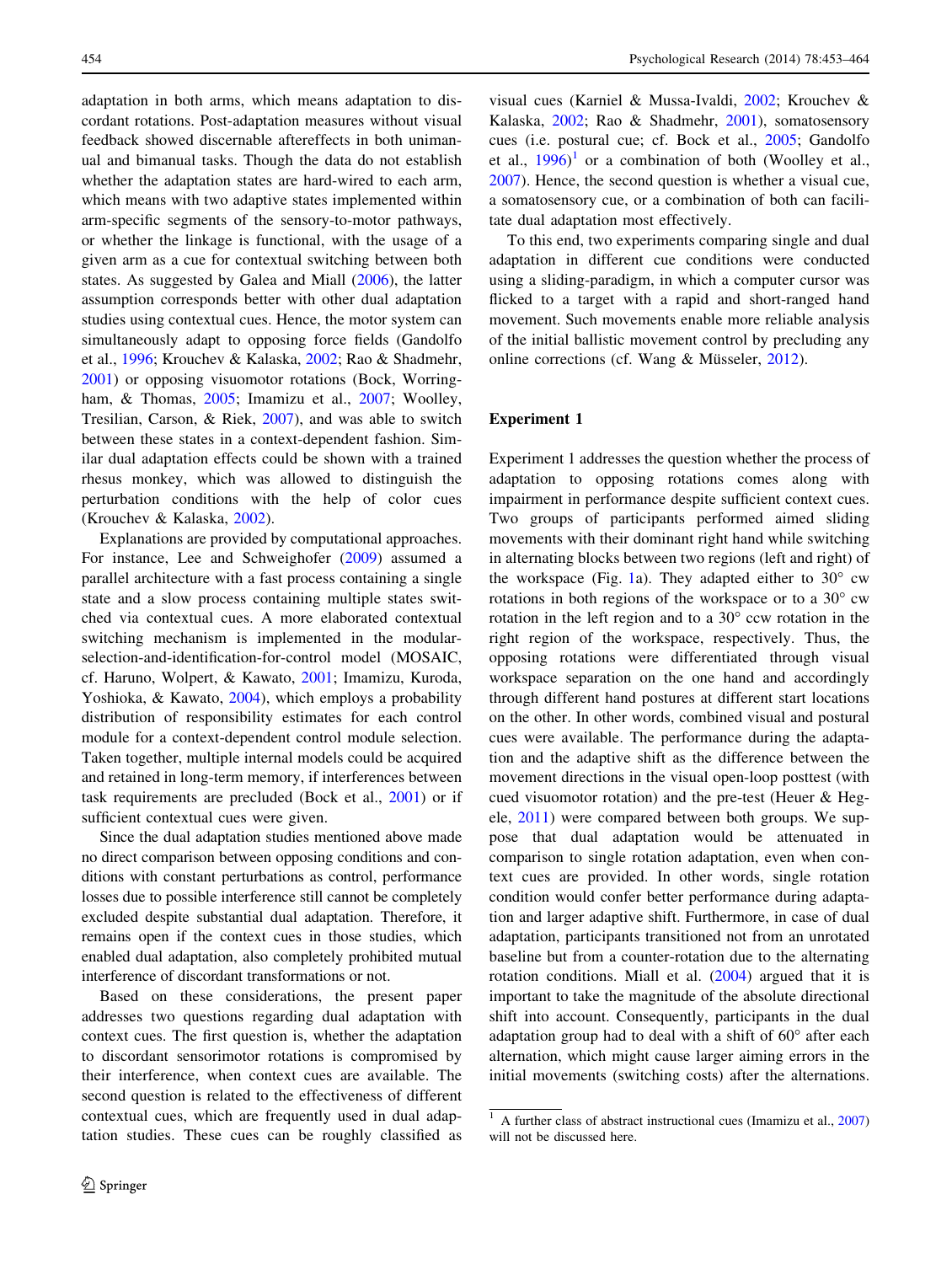<span id="page-2-0"></span>

Hence, the switching costs have been supposed to be larger in the opposing group.

#### Method

## Apparatus and stimuli

The apparatus and the setup were the same in all experiments. The apparatus was controlled by an Apple Fig. 1 Schematic view of the manual and visual workspace in the b experiments. Participants aimed at targets 20 cm perpendicularly from the respective start locations. Visual feedback was clockwise  $(cw)$  or counterclockwise  $(ccw)$  rotated. Hand paths to produce straight up cursor movements despite visual distortion are shown as dotted lines (for cw rotation) or dashed lines (for ccw rotation). a Setup of Experiment 1: Targets A and B were located on the left and the right side of the display, respectively. The horizontal distance between both targets was 28 cm. Manual start locations  $A'$  and  $B'$ correspond spatially to the start locations  $A$  and  $B$  on the display, so that their horizontal separation was 28 cm as well. b Setup of Experiment 2a: display elements in Experiment 2a were completely identical with those in Experiment 1. However, start location A and B shared one manual start location (Start  $A'B'$ ), which was located in the middle of the digitizer tablet. c Setup of Experiment 2b: only one start location (Start AB) and one target (Target AB) were presented in the middle of the display. However, the task was either carried out on the left (Start A') or on the right (Start B') manual start location

Macintosh computer with Matlab software and the Psychophysics Toolbox (Brainard, [1997](#page-10-0); Kleiner, Brainard, & Pelli, [2007;](#page-10-0) Pelli, [1997](#page-11-0)). The room lights were dimmed throughout the experiment.

Participants were seated at a table. The height of the chair was adjusted individually to ensure comparable viewing and action conditions across participants. A DIN-A3 digitizer tablet (Wacom Intuos2) with a sampling rate of 200 Hz resting horizontally on the table was covered by a fiberboard to block participants' view of their hand on the tablet. The digitizer tablet was configured in absolute position-matching mode. In this mode, each dot on the tablet was assigned to a dot on the display screen in a fixed manner.

Participants controlled the cursor movement (a small blue disk with 4 mm in diameter) on the computer display with a stylus held in their right hand. The cursor movement was displayed on a 22-in. CRT color monitor (model: Iiyama Vision Master Pro514; resolution,  $1,024 \times 768$ pixels; refresh rate, 100 Hz) placed upright on the table with its center at the participants' eye level and with a distance of about 65 cm in front of the participants.

Two start locations and their corresponding targets were located on the left or the right part of the visual display (Fig. 1a). They were marked with gray dots (5 mm in diameter) visible throughout the experiment. A gray line of 50 mm at each side of the target's horizontal periphery served as target line.

#### Procedure

At the beginning of each trial, the start location was illuminated in yellow signalizing the valid start location, while the other start location stayed gray. After participants held the cursor exactly on the valid start location for 500 ms, a pure tone (840 Hz) was released for 100 ms. This tone signaled that the trial was unlocked and the participants were instructed to initiate a sliding movement with their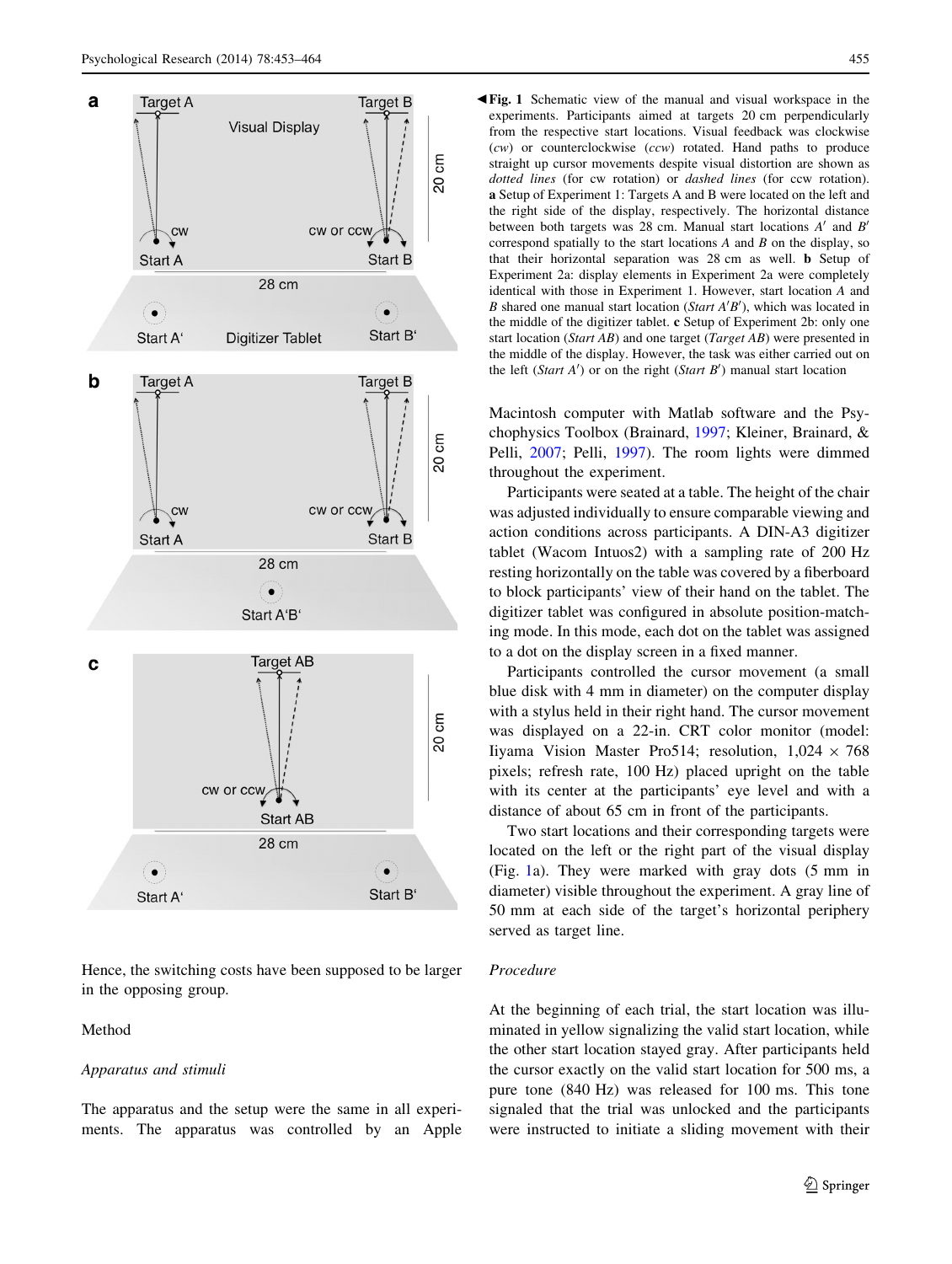right hand as soon as possible. At this moment, the stylus is exactly on either Start A' or Start B', depending on whether Start A or Start B was the valid start location on the display. Participants should slide the cursor to a given target as precisely as possible, by accelerating the cursor with a short straight flicking movement, which determines the approximate direction of the cursor. The area within a radius of 2 cm around the start location served as the area for movement initiation, inside of which the cursor was under control of stylus motion on the tablet. Once the cursor left this area, it began to slide in a straight line on a constant velocity of 17 cm/s. After the cursor hit the target line, the score was displayed immediately next to the final cursor location. Depending on the deviation from target middle, the (hit) score varied from 10 (maximum score with target middle) to 0 (minimum score 50 mm or more out of range).

All experiments used the same schedule, which consisted of three phases. At the very beginning of each experiment there was a short practice of 10 trials with veridical visual feedback. This pre-experimental part was introduced in order to get the participants acquainted with the apparatus and the flicking movement and to ensure that they have understood the task requirements. Following the preexperimental preparation, participants performed the sliding task in 48 consecutive blocks (with 5 trials each). The start location switched after each block and the start location in block 1 was counterbalanced between participants.

Phase 1 (pre-measure) with block 1–block 8 served as baseline measure and was the same for both groups. It was further subdivided in to a baseline measure (block 1–block 4) with veridical feedback followed by a baseline measure without visual feedback (block 5–block 8). In trials without visual feedback, the cursor vanished as soon as the trial was unlocked. The movement was performed in a ''blind flight'' and no (hit) score was presented at the end of the trial. The measures with and without visual feedback served as baseline for the adaptation and the post-adaptation, respectively.

Phase 2 (exposure) contained block 9–block 38. Participants were exposed to a  $30^{\circ}$  visuomotor rotation, which they had to adapt to. Group 1 constantly received a cw rotation at both start locations (constant group). For group 2, the rotation at the left start location was cw and ccw at the right start location, which means that group 2 had to adapt to opposing rotations in an alternating sequence (opposing group). After each block a summary of hit score was provided and the participants could take a short break before beginning the next block.

Phase 3 (post-measure) contained the last 10 blocks (block 39–block 48). It served as a post-adaptation measure without visual feedback and was the same for both groups. Participants were instructed that all conditions remained the same as in the exposure with the exception that no

visual feedback was provided. The entire experiment lasted about 45 min.

# Design and data analysis

As dependent variable aiming errors were gathered as angular deviations  $\alpha$  ( $\degree$ ) from the ideal trajectory, which is defined as the direct path from the visual start location to the visual target. Generally,  $\alpha$  was 0, if the actual cursor trajectory fitted the ideal trajectory exactly. In the baseline phase, a positive  $\alpha$  value indicates a clockwise deviation relative to the ideal trajectory and a negative  $\alpha$  value indicates a counterclockwise deviation relative to the ideal trajectory. Individual performances in the adaptation were adjusted by subtracting the aiming errors obtained in the pre-measure with visual feedback. Adaptive shifts were calculated as the differences between the post-measure and the pre-measure without visual feedback. The adjusted aiming errors in the adaptation and the adaptive shifts were signed relative to the rotation direction: a positive  $\alpha$  value indicates a deviation in accordance with the direction of the rotation and a negative  $\alpha$  value indicates a deviation opposite to the rotation.

These data were analyzed using mixed-factor ANOVAs. The different adaptation conditions between groups represented the first independent factor of the experiment. Within each critical experimental phase, the amount of consecutive blocks was realized as a within-subject factor. Since both groups received different rotations at the right start location (cw for constant group and ccw for opposing group), a bias due to this group-specific location and rotation combination could occur and confound the between-group comparison, if the ccw rotation was generally more difficult to be adapted. Hence, the side (left vs. right) was taken as another within-subject factor (and accordingly the experimental blocks were sorted by side). It resulted in a 2 (groups)  $\times$  2 (sides)  $\times$  15 (blocks a side) mixed design for the adjusted adaptation performance and a 2 (groups)  $\times$  2 (sides)  $\times$  5 (blocks a side) for the adaptive shifts. Additionally, mean aiming errors over all adaption blocks were computed for each start location and compared between both groups.

Switching costs due to the alternating transition between both start locations and the corresponding rotations (in the dual adaptation group) were computed as the difference between the aiming error in the last trial prior to the switching and the error in the first trial after the switching.

#### Participants

Sixteen right-handed students (12 females) from RWTH Aachen University volunteered to take part in Experiment 1. The mean age of participants was 22.3 years (ranging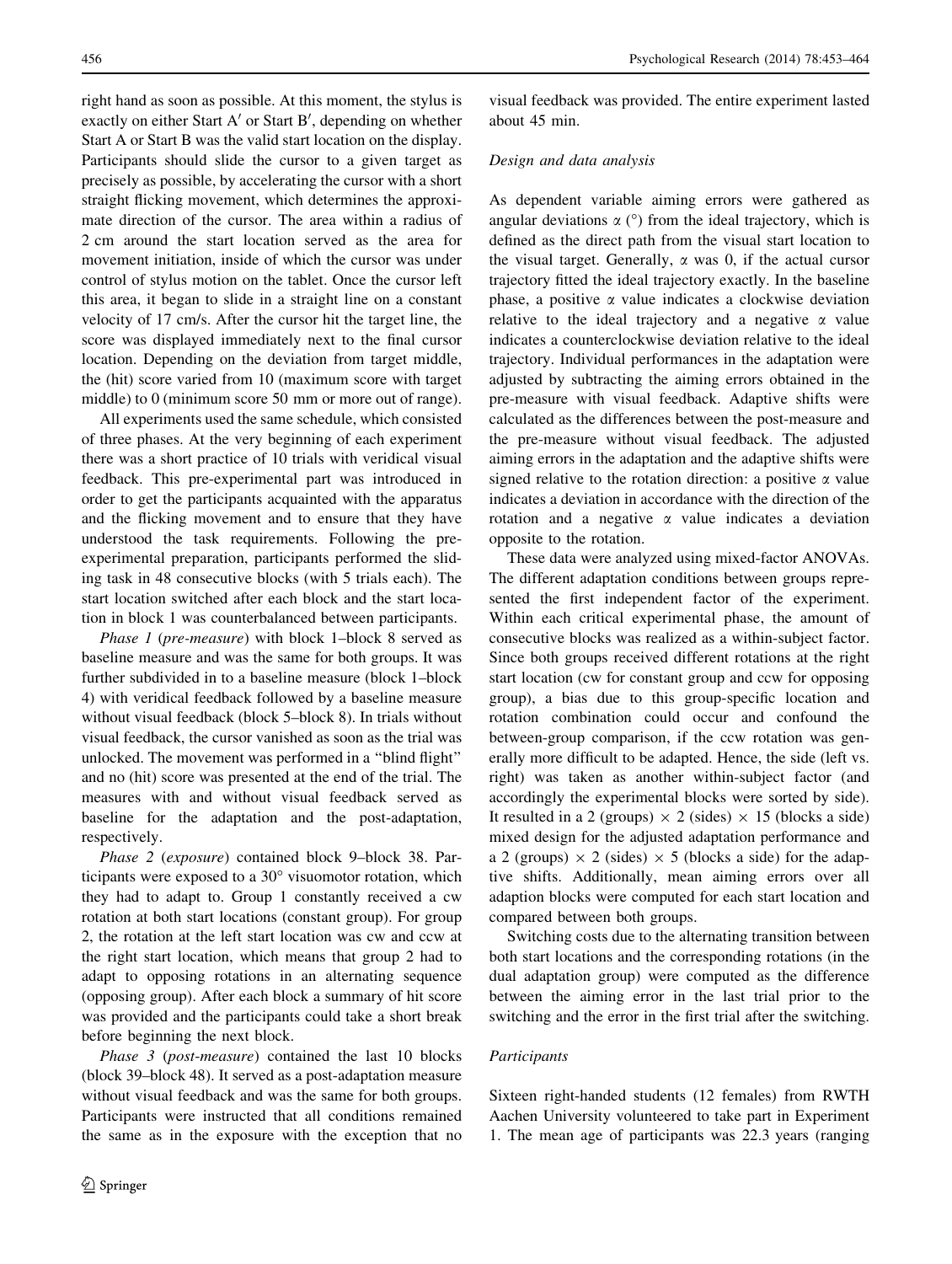<span id="page-4-0"></span>from 19 to 30 years) with a standard deviation (SD) of 2.7 years. Handedness was ensured with the Edinburgh Handedness Inventory (mean lateralization quotients of 80; Oldfield, [1971](#page-11-0)). All participants were naïve to the purpose of the study.

Participants were randomly assigned to two groups. As aforementioned, group 1 constantly received a cw rotation at both start locations, whereas group 2 had to adapt to opposing rotations in an alternating sequence.

## Results

Figure 2a shows the plot of mean aiming errors of all experimental blocks as a function of block number. All participants were able to aim successfully for the target in both baseline conditions, in which the performance did not differ between groups.

#### Adaptation phase

The aiming errors, caused by visuomotor rotation, declined continuously in both groups before it stagnated at a lower error level. The  $2 \times 2 \times 15$  ANOVA yielded a significant

Fig. 2 a Mean aiming errors (with standard errors) in degree in the three experimental phases of Experiment 1 broken down into 48 blocks. Every data point represents the average of five consecutive trials across all participants within the experimental groups. Block 1– block 8 was baseline measure; Block 9–block 38 was the adaptation phase; Block 39– block 48 served as postadaptation measure. A single power function was fitted to the adaptation performance for each group using a least-square fit criteria (dotted line for the constant group and solid line for the opposing group). b Average aiming error (with standard error bars) over all adaptation blocks for each group at each start location

main effect of block  $[F_{(14,196)} = 8.14, p < 0.001,$  partial  $\eta^2 = 0.47$ ], and a significant main effect of group [ $F_{(1)}$ ,  $_{14)}$  = 5.51, p < 0.034, partial  $\eta^2 = 0.28$ ]. As illustrated by the power function curves (Fig. 2a) computed for the mean aiming errors of each group, the constant group showed better adaptation performance than the opposing group. The ANOVA showed neither main effect of side  $(p > 0.11)$  nor interaction between side and group  $(p > 0.42)$ . In line with the ANOVA, mean aiming error over adaptation blocks showed similar group differences at both start locations. As illustrated in Fig. 2b, the opposing group showed larger aiming error at both left  $[t<sub>14</sub> = 1.83, p < 0.045,$  one-tailed] and right  $[t<sub>14</sub> = 2.39,$  $p \lt 0.016$ , one-tailed] start locations. Hence, the suspicion that the group difference would have been caused merely by the assumingly more difficult ccw rotation on the right start location in the opposing group has been excluded.

#### Adaptive shift

The adaptive shift diminished with repeated movements without visual feedback. Accordingly, a  $2 \times 2 \times 5$  group-

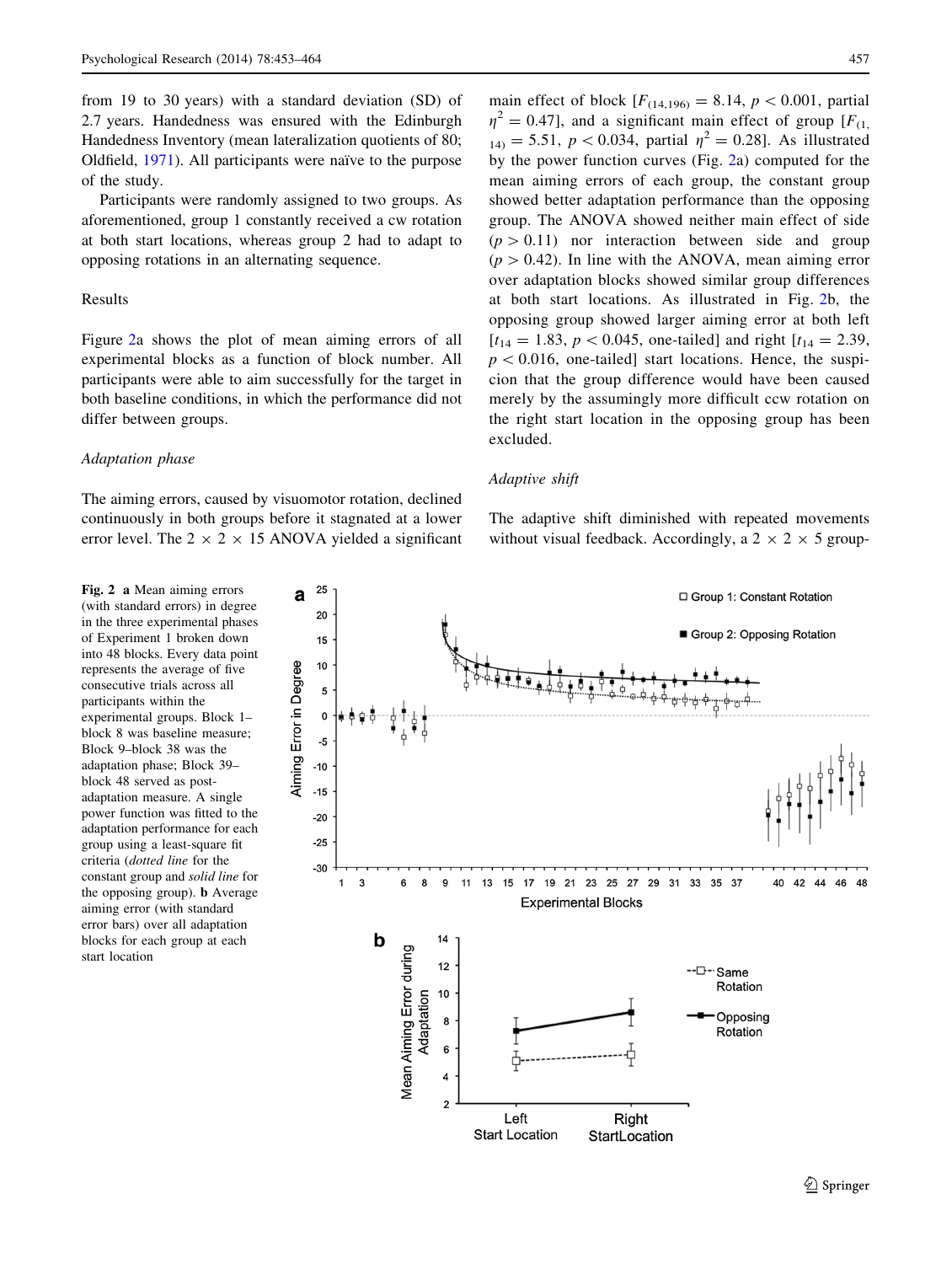block mixed ANOVA showed a significant main effect of block  $[F_{(4,56)} = 3.56, p < 0.012, \eta^2 = 0.20]$ . Neither a main effect of group  $(p > 0.42)$  nor a group by block interaction ( $p > 0.91$ ) was observed, which indicates that both groups showed nearly identical adaptive shifts regarding both the size and the pattern of decay over time.

## Discussion

In accordance with our hypotheses better adaptation performance in the constant group was corroborated by the statistical analysis. The participants of the opposing group showed slower adaptation rate (the speed of aiming error decline) indicated by the less steep power curve and larger mean aiming error over the adaptation blocks. This compromised adaptation performance could be caused either by mutual interactions between the opposite rotations or merely by repeated switching between two different visual distortions. If the latter case is true, group difference must be primarily determined in the very first trial after each switching. Therefore, we eliminated the first trial of each adaptation block and repeated the ANOVA with the average of the four remaining trials in each block separately. The outcome was similar to the results reported above. Analysis of the switching costs confirmed this finding by showing comparable switching costs in both groups. Hence, the group difference can only be explained by mutual interference of discordant rotations and—most importantly—dual adaptation can succeed in spite of presence of interference. Since efficient adaptation depends on the ability to inhibit previously learned but now inappropriate visuomotor associations (Shadmehr & Holcomb, [1999\)](#page-11-0), the movement initiation in dual adaptation will be slowed down due to additional inhibition processes (Heuer & Hegele, [2011\)](#page-10-0). However, an additional group comparison regarding the time of movement initiation showed no discernable difference between the groups. We suppose that the single-target scenario in the present study lacks complexity compared to previous studies using multiple targets in a circular array around a start location (e.g. Bock et al., [2005;](#page-10-0) Krakauer et al., [2005](#page-10-0)). This simplified motor task may have minimized the cognitive demand of inhibition in dual adaptation, so that the movement planning and execution were not slowed down.

In the post-measure, both groups showed initially substantial adaptive shift (approximately  $19^{\circ}$  in the constant group and  $20^{\circ}$  in the opposing group), which declined with repeated movements. Astonishingly, there was no group difference regarding adaptive shift despite clearly compromised adaptation in the opposing group. Considering the fact that the switching costs was quite similar in both constant and opposing groups, it can be assumed that the explicit control performance in both rotation conditions

was broadly comparable. Consequently, the observed group difference was probably caused by compromised implicit adaptation in the opposing group. The lack of group difference in adaptive shift was likely due to the fact, that adaptive shift as a product of both implicit adaptation and explicit control was not precise enough to show the difference in implicit adaptation. Aftereffect as change of movement direction in spite of the knowledge that no visuomotor rotation is present any more (Hegele & Heuer, [2010](#page-10-0); Heuer & Hegele, [2011](#page-10-0)) would be certainly a better indicator in this aspect. More detailed discussion concerning this issue is made in the ''[General discussion](#page-9-0)'' by taking also the findings of Experiment 2 into account.

## Experiment 2a and 2b

Despite larger aiming errors during exposure, the opposing group in Experiment 1 showed substantial dual adaptation suggesting the effectiveness of contextual cues, which enabled the performer to distinguish between two rotation conditions during both adaptation and recall. Since the alternating schedule and its regularity per se have been proved to be no effective cue (Karniel & Mussa-Ivaldi, [2002](#page-10-0); Woolley et al., [2007](#page-11-0)), two sensory inputs remained under suspicion. For the opposing group in Experiment 1, rotations were aligned to different regions of the workspace, which were associated with distinct visual elements on the display (visual cue) and—at the same time—with different hand postures (postural cue). Due to this confounding cueing-effect in Experiment 1, Experiment 2 aimed to dissociate visual and postural cues regarding their effectiveness for dual adaptation. In other words, dual adaptation was re-examined when either the visual cue (Experiment 2a) or the postural cue (Experiment 2b) was available. It is worth noting that both visual and postural cues in the current study were not only used to differentiate between rotation conditions, they also directly provided sensory input to specify movement plans. At this point both kinds of cues were comparable regarding the relevance for movement control—in contrast to a color cue, for example, which provides per se no sensory information for movement control. Taking into account previous findings, which indicated a more dominant role of visual representation in movement control and limited capability of proprioception in movement monitoring (c.f. Müsseler  $&$  Sutter, [2009](#page-11-0); Rand, M. K., Wang, L., & Müsseler, [2013;](#page-11-0) Sutter et al., [2013](#page-11-0)), visual cue should be even more effective than postural cue. From another perspective, Ladwig, Sutter, & Müsseler,  $(2012)$  $(2012)$  have shown that the reproduction of proximal action effects was biased by transformed distal action feedbacks in preceding movements. In previous studies focusing on sensorimotor learning, the visually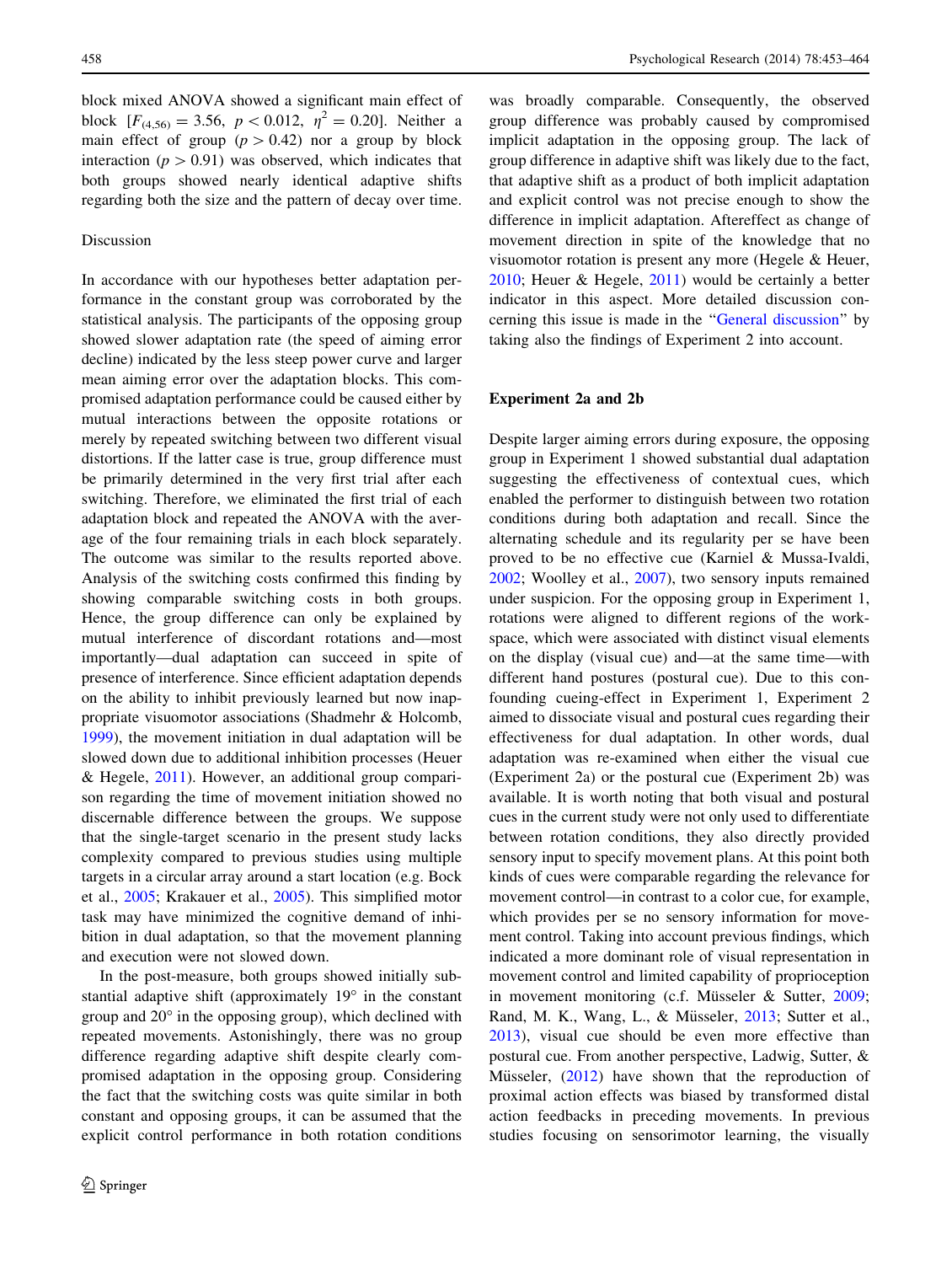represented spatial structure of the distal workspace has turned out to be crucial for visuomotor adaptation and its transfer (Wang & Müsseler,  $2012$ ; Wang, Rand, & Müsseler, [2013](#page-11-0)). In other words, the visuomotor rotations obviously were perceived, understood and learned in accordance with the spatial character of the distal workspace. These findings were in line with the idea that goaldirected movements, as suggested by Mechsner, Kerzel, Knoblich and Prinz ([2001\)](#page-11-0) are organized by way of a representation of their distal effects, which are visually encoded and contain some same elements as the visual cue (e.g. the visually represented target location). Hence, we assume superiority of the visual cue (visual discrimination of task requirements) over the postural cue (postural discrimination of task requirements), and consequently, expect better dual adaptation performance (e.g. lower switching costs) with visual cues compared to postural cues. As it has been reasoned earlier, the opposing groups are expected to show larger switching costs. Moreover, the actual amount of the switching costs in opposing groups should depend on the effectiveness of the context cues, which facilitate dual adaptation. According to the assumed superiority of the visual cue, we expect smaller switching costs in opposing groups with visual cue (Experiment 2a) and combined cues (Experiment 1) than with postural cue (Experiment 2b).

Method

## Setup and procedure

These were the same as in Experiment 1, except for the following changes. The experimental setups of Experiment 2a and 2b are illustrated in Figs. [1b](#page-2-0) and [2](#page-4-0)c. In Experiment 2a, the visual workspace was the same as in Experiment 1. Two start locations (Start A and Start B) with their corresponding targets were located on the left and right side of the display. The start location for the sliding task switched after each block. However, in contrast to Experiment 1 the manual start location (Start  $A'B'$ ) was located in the middle of the digitizer tablet and remained stationary throughout the experiment. Again, two groups differing in the rotation conditions during adaptation phase performed the experiment. Group 1 was exposed to a constant cw rotation, whereas for group 2 the rotation at the left start location (Start A) was cw and ccw at the right start location (Start B), which means group 2 had to adapt to opposing rotations in an alternating sequence.

In Experiment 2b, only one start location (Start AB) and one target (Target AB) were presented in the middle of the visual display. However, the manual start location switched after each block as in Experiment 1. In the adaptation phase a cw rotation was induced if the task was performed at the

left start location on the tablet (Start  $A'$ ) and a cw rotation for group 1 and, respectively, a ccw rotation for group 2 were applied at the right start location (Start B').

## Participants

Sixteen (13 females) and 14 (12 females) students of RWTH Aachen University volunteered to take part in Experiment 2a and 2b, respectively. The mean age of participants was 23.1 years (ranging from 18 to 30 years) with a SD of 3.6 years in Experiment 2a and 22.6 years (ranging from 19 to 32 years) with a SD of 3.6 years in Experiment 2b. All participants were right-handed, which was ensured again using the Edinburgh Handedness Inventory (mean lateralization quotients of 75 for Experiment 2a and 82 for Experiment 2b; Oldfield, [1971](#page-11-0)). All participants were naïve to the purpose of the study.

## Results and discussion

#### Experiment 2a

Figure [3](#page-7-0)a shows the plot of mean aiming errors of all experimental blocks as a function of block number. The fitted power function curves indicate better adaptation performance in the constant group than in the opposing group. Accordingly, the  $2 \times 2 \times 15$  ANOVA yielded a significant main effect of block  $[F_{(14,196)} = 15.06,$  $p < 0.001$ , partial  $\eta^2 = 0.52$ ], and a significant main effect of group  $[F_{(1,14)} = 9.13, p < 0.009,$  partial  $\eta^2 = 0.39$ ]. Neither main effect of side  $(p > 0.19)$  nor interaction between side and group ( $p > 0.18$ ) was found. In accordance with these findings, the opposing group showed larger aiming error averaged over the adaptation blocks at both left  $[t_{14} = 3.39, p < 0.002,$  one-tailed] and right  $[t<sub>14</sub> = 2.24, p < 0.021,$  one-tailed] start locations (Fig. [3](#page-7-0)b).

In the post-adaptation measure, a  $2 \times 2 \times 5$  groupblock mixed ANOVA showed a significant main effect of block  $[F_{(4, 56)} = 1.93, p < 0.015, \eta^2 = 0.20]$ , but no effect of group  $(p>0.72)$  or group by block interaction  $(p > 0.14)$ . Additionally, no main effect of side or any other effect related to it was found to be significant. The results indicate temporal decay of adaptive shifts in both groups.

#### Experiment 2b

The mean aiming errors of all experimental blocks are presented in Fig. [4a](#page-8-0). The  $2 \times 2 \times 15$  ANOVA showed a significant main effect of block  $[F_{(14, 168)} = 10.26$ ,  $p < 0.001$ , partial  $\eta^2 = 0.46$ ], and a significant main effect of group  $[F_{(1, 14)} = 5.16, p < 0.042$ , partial  $\eta^2 = 0.30$ ]. As illustrated by the power function curves computed for the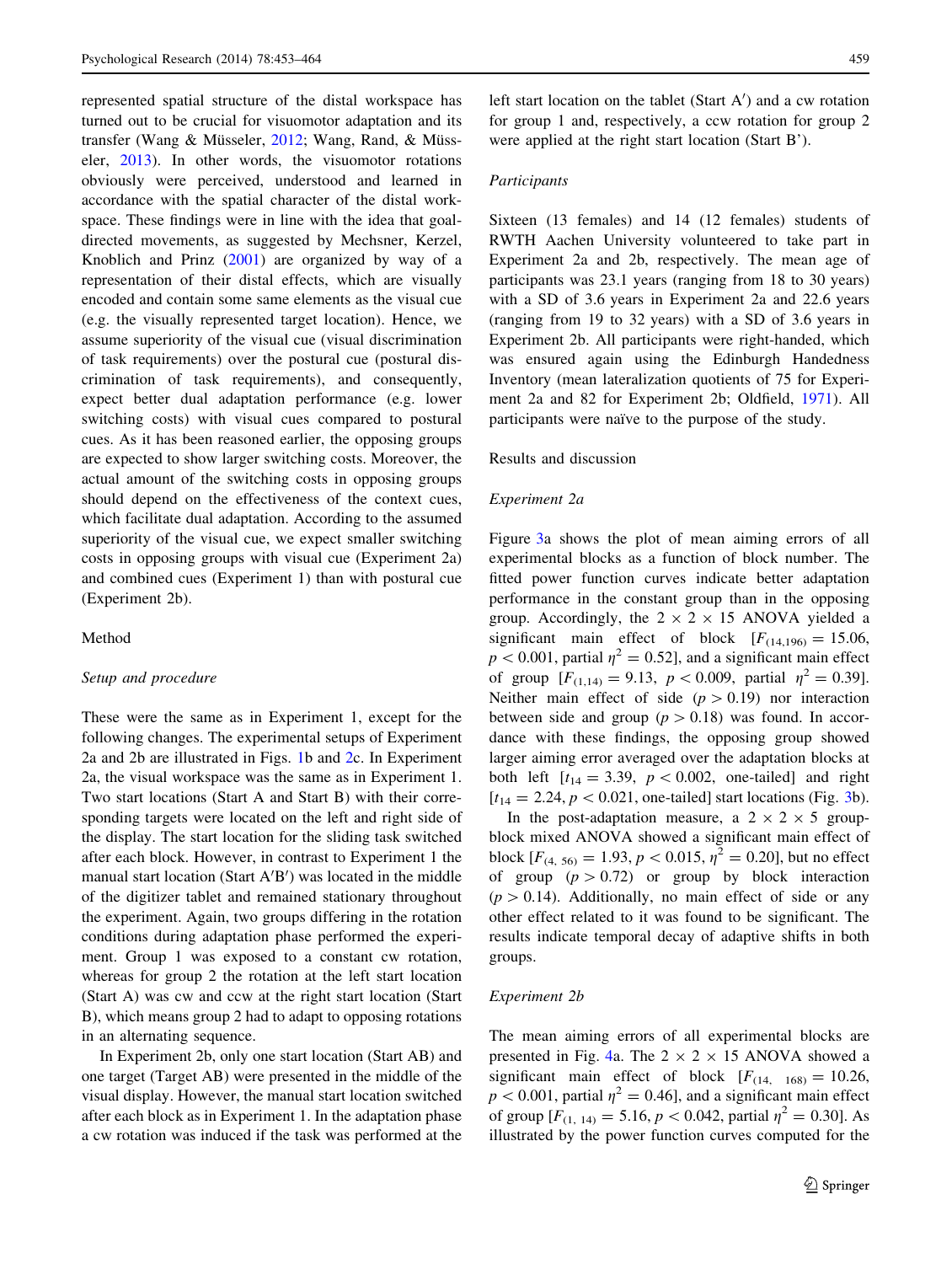<span id="page-7-0"></span>Fig. 3 a Mean aiming errors (with standard errors) in degree in the three experimental phases of Experiment 2a broken down into 48 blocks. Every data point represents the average of five consecutive trials across all participants within the experimental groups. Block 1– block 8 was baseline measure; block 9–block 38 was the adaptation phase; block 39– block 48 served as postadaptation measure. A single power function was fitted to the adaptation performance for each group using a least-square fit criteria (dotted line for the constant group and solid line for the opposing group). b Average aiming error (with standard error bars) overall adaptation blocks for each group at each start location



mean aiming errors of each group, the constant group showed substantially better adaptation performance than the opposing group. In contrast, the ANOVA showed neither main effect of side  $(p > 0.39)$  nor group by side interaction ( $p > 0.35$ ). Group comparison regarding average aiming error over adaptation blocks corroborated the homogeneity of both start locations. In other words, the opposing group showed larger aiming error averaged over the adaptation blocks at both left  $[t_{12} = 2.16, p < 0.026,$ one-tailed] and right  $[t_{12} = 2.10, p < 0.029,$  one-tailed] start locations (Fig. [4b](#page-8-0)).

In the post-adaptation measure, a  $2 \times 2 \times 5$  group-block mixed ANOVA yielded no significant results—neither main effects nor any interactions.

In order to examine the effectiveness of different cues for dual adaptation separately, the multiple contextual cues in Experiment 1 were decomposed and the components were evaluated in Experiment 2. Hence, in Experiment 2a only the visual cue and in Experiment 2b only the postural cue was available. The findings with respect to dual adaptation were quite comparable to those in Experiment 1. In Experiments 2a and 2b, substantial adaptation in the opposing group was found, even though the adaptation was compromised compared to the constant group. And again, no discernable group difference was found regarding adaptive shifts. It is quite unexpected that in all experiments the group differences in the adaptation phase did not translate to group differences in the posttest. Since the only difference between adaptation and the posttest was the presence or absence of visual feedback, it is likely that the presence of visual feedback was critical for the group difference, which thus disappeared in the posttests. During adaptation, the visually represented final cursor position relative to the target could be exploited to correct the movement in the subsequent trial. If the cursor hit the target to the right of the center, an appropriate correction for the next trial would be aiming stronger to the left. Although this correction would be independent of the current visuomotor rotation, it might require different consequences for an internal representation of the visuomotor ration. In other words, internal representation of the rotation has to be attenuated if the appropriate correction and the rotation are in the same direction; otherwise, it has to be enhanced. These corrections would be especially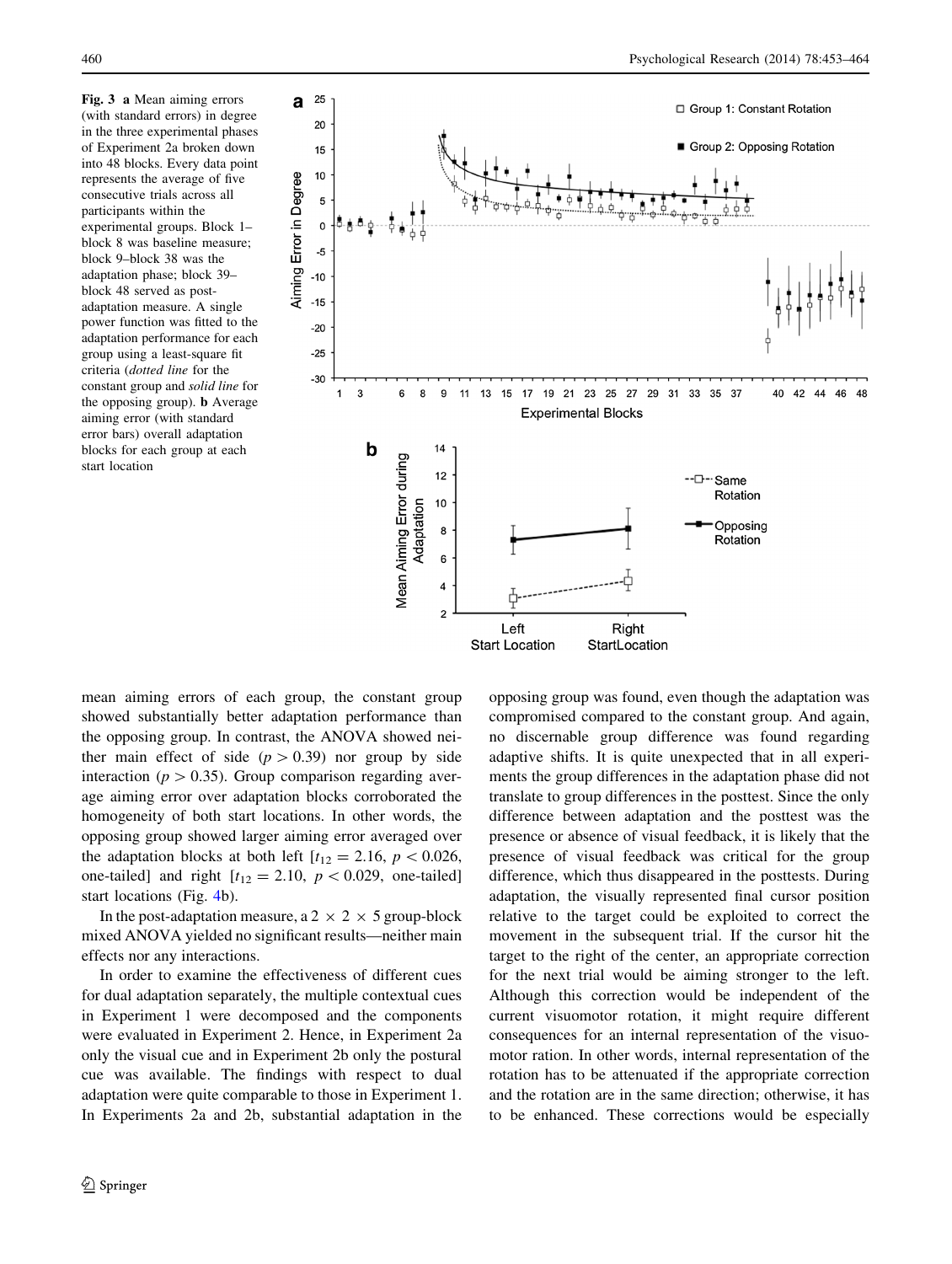<span id="page-8-0"></span>Fig. 4 a Mean aiming errors (with standard errors) in degree in the three experimental phases of Experiment 2b broken down into 48 blocks. Every data point represents the average of five consecutive trials across all participants within the experimental groups. Block 1– block 8 was baseline measure; block 9–block 38 was the adaptation phase; block 39– block 48 served as postadaptation measure. A single power function was fitted to the adaptation performance for each group using a least-square fit criteria (dotted line for the constant group and solid line for the opposing group). b Average aiming error (with standard error bars) over all adaptation blocks for each group at each start location



confusing during adaptation to opposing rotations and have resulted in the interference in dual adaptation, since internal representations about two different rotations were concurrently available. This terminal feedback determined group difference would vanish gradually in the posttest. If this assumption is true, group differences must still be present at the very beginning of the posttest. Hence, the adjusted performance in the first trial of posttest was compared between constant and opposing groups over all experiments. The related results are reported in the following section.

#### Initial adaptive shifts across all experiments

In line with the assumption, group difference regarding adaptive shifts in the first posttest trial was found to be significant with  $-23.3^{\circ} \pm 1.9^{\circ}$  in the constant group and  $15.0^{\circ} \pm 3.4^{\circ}$  [ $t_{44} = 2.11$ ,  $p < 0.021$ , one-tailed].

Finally, results based on analysis of switching costs in different cueing conditions were in line with our assumption that participants provided with the visual cue were able to switch between discordant mappings more effectively, compared to those who could only use the postural cue. Hereby, the switching costs in the combined cue condition (Experiment 1) and in the visual cue condition (Experiment 2a) did not differ between the constant and opposing groups, whereas remarkable group difference was found in the postural cue condition (Experiment 2b). The statistics are reported in the following section.

#### Comparing switching costs across all experiments

Switching costs during adaptation was compared between the constant and the opposing groups for all experiments (visual  $+$  postural cue in Experiment 1 vs. visual cue in Experiment 2a vs. postural cue in Experiment 2b) using a 3 (cueing conditions)  $\times$  2 (rotation groups) ANOVA. This analysis served as a direct comparison of all three cueing conditions respecting their effectiveness. The main effect of the group  $[F_{(1,40)} = 9.93, p < 0.003, \eta^2 = 0.20]$  and the cue  $\times$  group interaction  $[F_{(2,40)} = 4.77, p < 0.014,$  $\eta^2 = 0.19$ ] were found to be significant. In accordance with these results, post hoc group comparisons for respective cue conditions yielded only a significant group difference in the postural cue condition indicating higher switching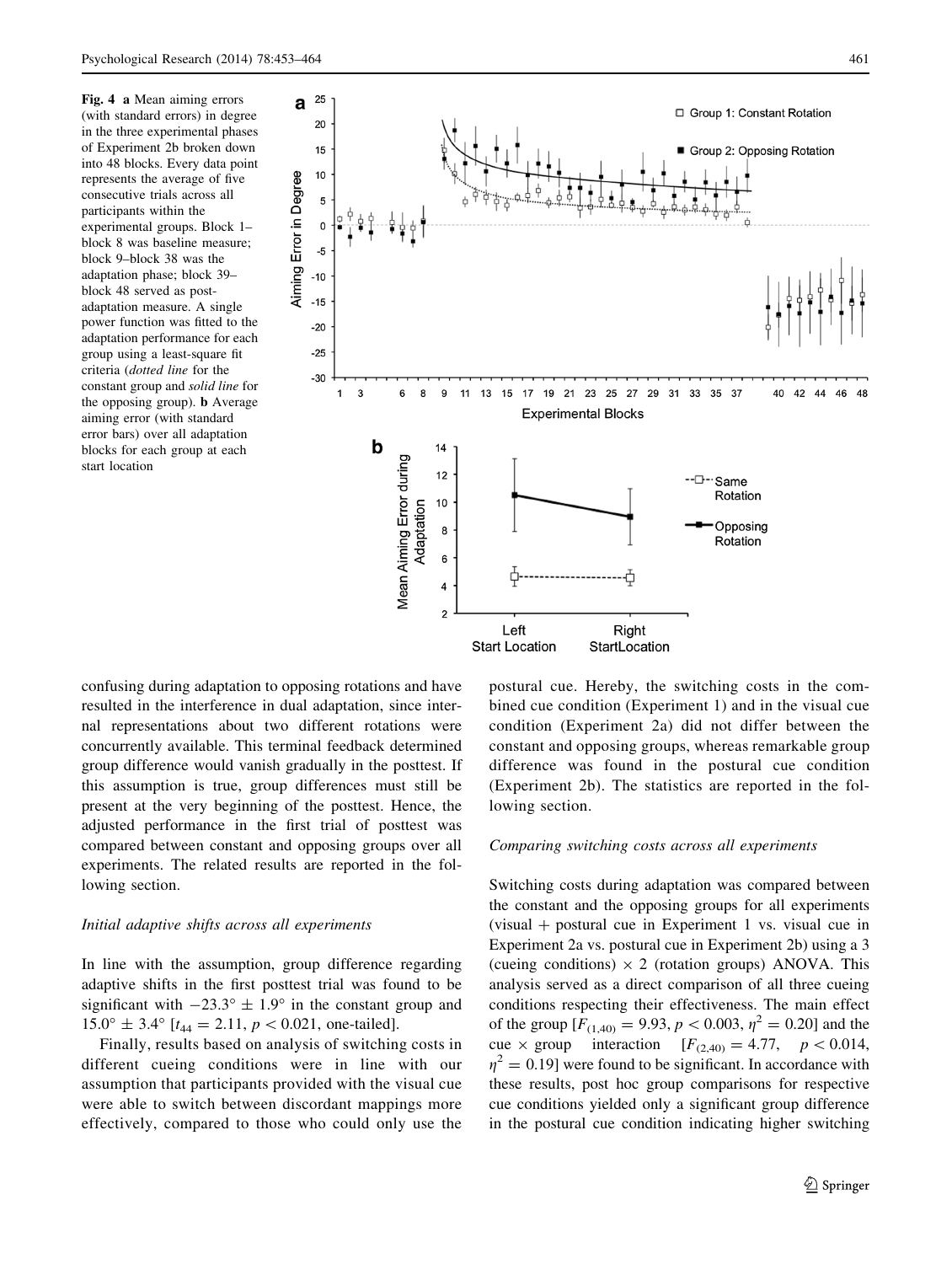<span id="page-9-0"></span>

Fig. 5 Mean switching costs (with standard errors) in degree during adaptation. Every data point represents the average of a rotation group (open squares for the constant group and filled squares for the opposing group) in a certain cueing condition

costs in the opposing group when only postural cue was available  $[t_{12} = 3.23, p < 0.004,$  one-tailed] (Fig. 5).

#### General discussion

The present study aimed to evaluate dual adaptation to discordant visuomotor rotations in an alternating sequence. We focused on the impairment arising from dual adaptation and its consequence in distinct cueing conditions.

It is commonly accepted that learning opposing visuomotor rotations usually encounters difficulties because of mutual interference as shown by previous studies focusing on the sequential adaptation to different sensorimotor transformations. For instance, Miall et al. [\(2004](#page-11-0)) demonstrated anterograde interference from an original adaptation Task  $A_1$  to the subsequent discordant Task B; conversely, performance was equivalent in Task  $A_1$  and the retest  $A_2$ , suggesting no significant retention of Task  $A_1$ . Apart from the debate whether the latter case is due to retrograde interference, similar phenomena of prevented saving of original adaptation through subsequent exposure to a counter-rotation were reported in other studies as well (Krakauer, Ghilardi, & Ghez, [1999](#page-10-0); Wigmore, Tong, & Flanagan, [2002\)](#page-11-0). However, numerous studies reported evidently successful dual adaptation, i.e. the concurrent adaptation to different sensorimotor transformations (Bock et al., [2005](#page-10-0); Gandolfo et al., [1996](#page-10-0); Imamizu et al., [2007](#page-10-0); Krouchev & Kalaska, [2002;](#page-10-0) Rao & Shadmehr, [2001](#page-11-0); Woolley et al., [2007\)](#page-11-0). One essential feature these studies had in common were effective contextual cues, which were not provided in those failing to show dual adaptation. Thus, the findings arouse the impression that contextual cues must have prevented interference so that dual adaptation could succeed. Bock et al. [\(2005](#page-10-0)) have conceded that the fact, that discordant adaptive states are established in parallel, does not exclude the possibility that each interferes with the formation of the other. The present study examined this possibility by comparing groups adapting either to a constant rotation or to alternating discordant rotations. Our data showed indeed noticeable disadvantage of adaptation to discordant rotations regarding both the adaptation rate and the overall performance during adaptation. Apparently, contextual cues did not eliminate the mutual disruption due to discordant sensorimotor rotations. They rather provide the performer with an instrument to distinguish between distinct action contexts associated with different sensorimotor requirements, so that multiple adaptations can be performed simultaneously.

The open question is whether the compromised adaptation performance in the dual adaptation groups was caused by enhanced difficulty in explicit control or by attenuated implicit adaptation. Increased cognitive load in explicit control due to discordant task requirements appears reasonable. Shadmehr and Holcomb ([1999\)](#page-11-0) monitored the neural activity of participants during adaptation to opposing force fields. The authors observed changes in ventral prefrontal cortex indicating an extra inhibitory process in order to suppress the perseveration. This finding is in line with the study by Larssen, Ong, and Hodges ([2012\)](#page-11-0) showing that a more strategic type of learning aids dual task adaptation. Considering the alternating schedule in the present study, the demand for explicit control should have been particularly high, since the inhibitory mechanism was switched on by every alternation. The increased demand on for explicit control probably has two consequences for the aiming movements: increased time for movement initiation, larger movement error, or both. In our case, enhanced difficulty in explicit control at each alternation (or switching) should result in larger switching costs, which were computed as the difference between the aiming error in the last trial prior to the switching and the error in the first trial after the switching. However, we did not observe any discernable increase in switching costs through opposing rotations in Experiment 1 and Experiment 2a. It suggests that in Experiments 1 and 2a both constant and opposing groups would have employed similar control strategy. While the constant rotation might yield a bias to aim leftwards of the target at both start locations, the opposing rotations simply yielded a bias to aim outwards relative to the target locations (i.e. leftwards at the left and rightwards at the right start location). Since the suspected strategy in the opposing condition relied on the visual separation of two start-target units, which was not given in Experiment 2b, it also explains the significantly increased switching costs in the opposing group in that experiment. Anyway, comparable explicit control performance in both groups in Experiments 1 and 2a indicate that the group difference in the adaptation phase can only be explained by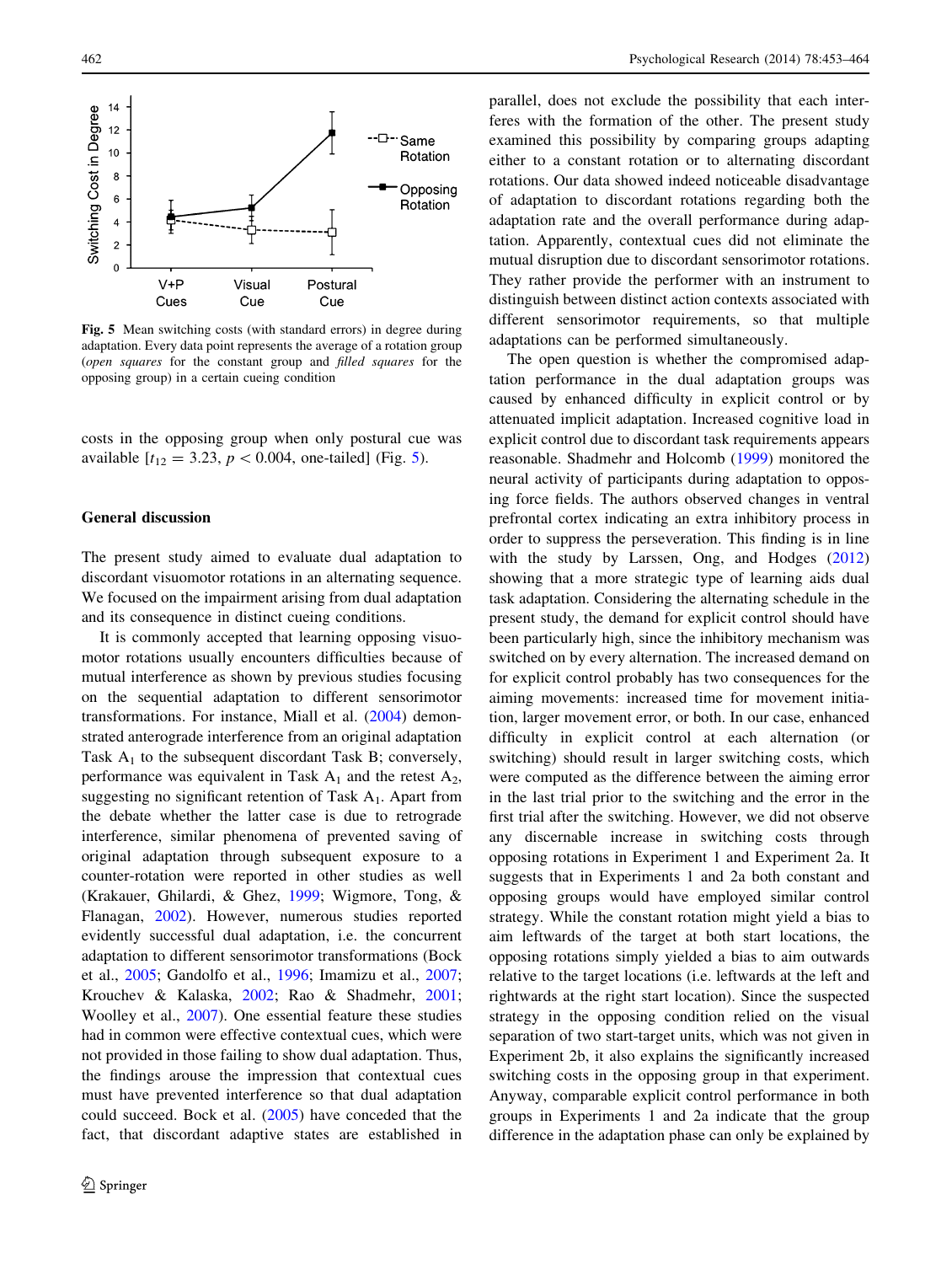<span id="page-10-0"></span>difference in implicit adaptation. Hereby, the terminal feedback about the final cursor position and the correction in the subsequent trial seem to be crucial for the group differences. Corrections determined by the terminal feedback, which were independent of the current rotation, probably had attenuated the concurrent learning of the internal models for opposing rotations. Consequently, the missing terminal feedback would account for the finding that the group differences during adaptation were only observed in the initial trial of the posttests. Furthermore, the lack of trial-by-trial correction would also account for the remarkably increased variance in movement direction in the posttests.

Since in both Experiments 2a and 2b substantial adaptation and adaptive shift were observed, it could be concluded that dissociation between visual and manual workspace did not impair the adaptation. Furthermore, the data show that significantly lower switching costs were enabled by visual cue compared to the postural cue. This finding seems to contradict a previous study by Woolley et al. ([2007](#page-11-0)) that favored motor over visual contextual cues. However, as pointed out by Hegele and Heuer (2010), that the study by Woolley et al. ([2007\)](#page-11-0) comprised a potential confound. Their setup was unable to dissociate the relative contribution of distinct motor requirements and of the visual separation of movement targets in dual adaptation. Hence, our results present actually an extension to their findings rather than a contradiction.

Finally, it still remains interesting to review the present findings in a future study using a multiple-target scenario to enhance the task complexity and a more elaborated postmeasure to separate implicit and explicit components in adaptation.

### Conclusion

In case of dual adaptation, visual, postural, or a combination of cues allowed anticipation of different visuomotor mappings and therefore enabled dual adaptation. However, contextual cues did not eliminate the mutual impairment between conflicting visuomotor rotations. Consequently, dual adaptation was attenuated in comparison to single adaptation. Comparison between visual and postural cues showed that visual cue was more powerful in reducing switching costs during dual adaptation.

Acknowledgments We wish to thank Pia Elisabeth Weber and Florian Bade for carrying out the experiments. We also wish to thank Jens Tiggelbeck for fruitful discussions. This research was supported by a grant from the Deutsche Forschungsgemeinschaft to the J. Müsseler (DFG MU 1298/9). Correspondence concerning this manuscript should be addressed to the first author at the Department of Work and

Cognitive Psychology, RWTH Aachen University, Jägerstr. 17-19, 52066 Aachen, Germany. Email: lei.wang@psych.rwth-aachen.de.

## References

- Bock, O., Schneider, S., & Bloomberg, J. (2001). Conditions for interference versus facilitation during sequential sensorimotor adaptation. Experimental Brain Research, 138(3), 359–365.
- Bock, O., Worringham, C., & Thomas, M. (2005). Concurrent adaptations of left and right arms to opposite visual distortions. Experimental Brain Research, 162(4), 513–519.
- Brainard, D. H. (1997). The Psychophysics Toolbox. Spatial Vision, 10, 433–436.
- Galea, J. M., & Miall, R. C. (2006). Concurrent adaptation to opposing visual displacements during an alternating movement. Experimental Brain Research, 175(4), 676–688.
- Gandolfo, F., Mussa-Ivaldi, F., & Bizzi, E. (1996). Motor learning by field approximation. Proceedings of the National Academy of Sciences, 93(9), 3843–3846.
- Gordon, A. M., Westling, G., Cole, K. J., & Johansson, R. S. (1993). Memory representations underlying motor commands used during manipulation of common and novel objects. Journal of Neurophysiology, 69(6), 1789–1796.
- Haruno, M., Wolpert, D. M., & Kawato, M. (2001). MOSAIC Model for Sensorimotor Learning and Control. Neural Computation, 13, 2201–2220.
- Hegele, M., & Heuer, H. (2010). Implicit and explicit components of dual adaptation to visuomotor rotations. Consciousness and Cognition, 19(4), 906–917.
- Heuer, H., & Hegele, M. (2011). Generalization of implicit and explicit adjustments to visuomotor rotations across the workspace in younger and older adults. Journal of Neurophysiology, 106(4), 2078f Neur.
- Imamizu, H., Kuroda, T., Yoshioka, T., & Kawato, M. (2004). Functional magnetic resonance imaging examination of two modular architectures for switching multiple internal models. The Journal of Neuroscience, 24(5), 1173–1181.
- Imamizu, H., Sugimoto, N., Osu, R., Tsutsui, K., Sugiyama, K., Wada, Y., et al. (2007). Explicit contextual information selectively contributes to predictive switching of internal models. Experimental Brain Research, 181(3), 395–408.
- Kagerer, F. A., Contreras-Vidal, J., & Stelmach, G. E. (1997). Adaptation to gradual as compared with sudden visuo-motor distortions. Experimental Brain Research, 115(3), 557–561.
- Karniel, A., & Mussa-Ivaldi, F. A. (2002). Does the motor control system use multiple models and context switching to cope with a variable environment? Experimental Brain Research, 143(4), 520–524.
- Kleiner, M., Brainard, D., & Pelli, D. (2007). What's new in psychotoolbox-3? Perception, 36 ECVP Abstract Supplement.
- Krakauer, J. W. (2009). Motor learning and consolidation: the case of visuomotor rotation. Progress in Motor Control, 629, 405–421.
- Krakauer, J. W., Ghez, C., & Ghilardi, M. F. (2005). Adaptation to Visuomotor Transformations: Consolidation, Interference, and Forgetting. The Journal of Neuroscience, 25(2), 473–478.
- Krakauer, J. W., Ghilardi, M. F., & Ghez, C. (1999). Independent learning of internal models for kinematic and dynamic control of reaching. Nature Neuroscience, 2, 1026–1031.
- Krakauer, J. W., Pine, Z. M., Ghilardi, M. F., & Ghez, C. (2000). Learning of visuomotor transformations for vectorial planning of reaching trajectories. The Journal of Neuroscience, 20(23), 8916–8924.
- Krouchev, N. I., & Kalaska, J. F. (2002). Context-dependent anticipation of different task dynamics: Rapid recall of